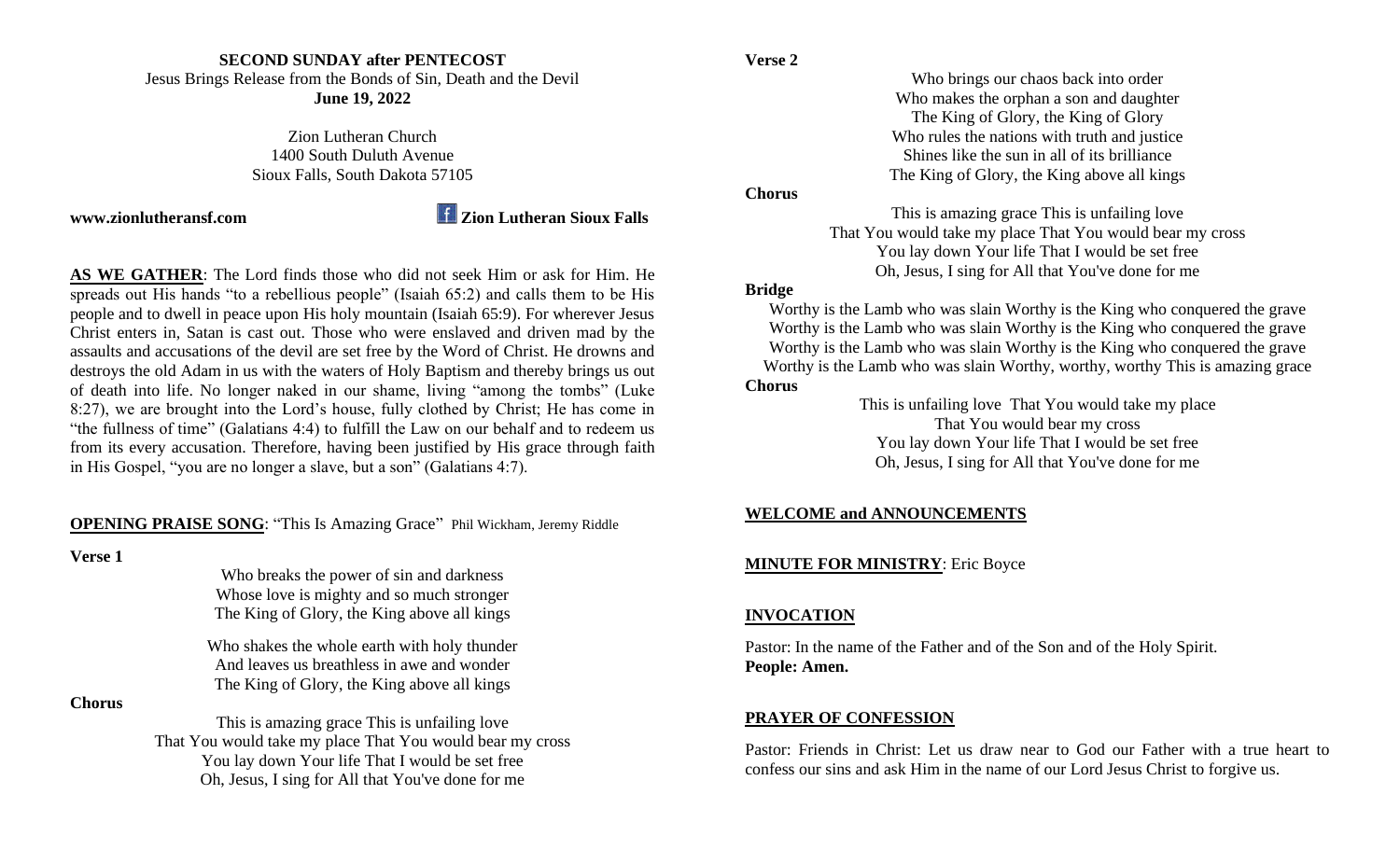Pastor: Our help is in the name of the Lord. **People: He made heaven and earth.** 

Pastor: I said, I will confess my sins to the Lord. **People: Then He forgave the guilt of my sin.**

Pastor: Almighty God, our Maker and Redeemer, we confess to You that by nature we are sinful and unclean, and that we have sinned against You by thought, word, and deed. Therefore we flee for refuge to Your infinite mercy and plead for Your grace for the sake of our Lord Jesus Christ.

**People: Most merciful God, You have given Your only Son to die for us. Have mercy on us, and for His sake grant us forgiveness of all our sins. By Your Holy Spirit increase our knowledge of You and Your will, and make us obedient to Your word, so that by Your grace we may come to eternal life; through Jesus Christ our Lord. Amen.**

Pastor: In the mercy of almighty God, Jesus Christ was given to die for us, and for His sake God forgives us all our sins. To those who believe in Jesus Christ He gives the power to become the children of God and bestows on them the Holy Spirit. May the Lord, who has begun this good work in us, bring it to completion in the day of our Lord Jesus Christ.

**People: Thanks be to God. Amen.**

PRAISE SONG: "Lord, I Need You" Matt Maher, 2013

#### **Verse 1**

Lord I come, I confess Bowing here I find my rest Without You I fall apart You're the one that guides my heart

#### **Chorus**

Lord, I need You, oh I need You Every hour I need You My one defense, my righteousness Oh God, how I need You

#### **Verse 2**

Where sin runs deep, Your grace is more Where grace is found is where You are And where You are Lord I am free Holiness is Christ in me

#### **Chorus**

Lord, I need You, oh I need You Every hour I need You My one defense, my righteousness Oh God, how I need You

#### **Bridge**

So teach my song to rise to You When temptation comes my way And when I cannot stand I'll fall on You Jesus You're my hope and stay

#### **Chorus**

Lord, I need You, oh I need You Every hour I need You My one defense, my righteousness Oh God, how I need You

#### **Ending**

My one defense, my righteousness, Oh God how I need you Your one defense, my righteousness, Oh God how I need you

#### **THE CHILDREN'S BIBLE READING**: Page 212

## **The First Reading:** Isaiah 65:1-9

"I revealed myself to those who did not ask for me; I was found by those who did not seek me. To a nation that did not call on my name, I said, 'Here am I, here am I.' All day long I have held out my hands to an obstinate people, who walk in ways not good, pursuing their own imaginations—a people who continually provoke me to my very face, offering sacrifices in gardens and burning incense on altars of brick; who sit among the graves and spend their nights keeping secret vigil; who eat the flesh of pigs, and whose pots hold broth of impure meat; who say, 'Keep away; don't come near me, for I am too sacred for you!' Such people are smoke in my nostrils, a fire that keeps burning all day. "See, it stands written before me: I will not keep silent but will pay back in full; I will pay it back into their laps—both your sins and the sins of your ancestors," says the Lord. "Because they burned sacrifices on the mountains and defied me on the hills, I will measure into their laps the full payment for their former deeds." This is what the Lord says: "As when juice is still found in a cluster of grapes and people say, 'Don't destroy it, there is still a blessing in it,' so will I do in behalf of my servants; I will not destroy them all. I will bring forth descendants from Jacob, and from Judah those who will possess my mountains; my chosen people will inherit them, and there will my servants live.

Here ends the Reading.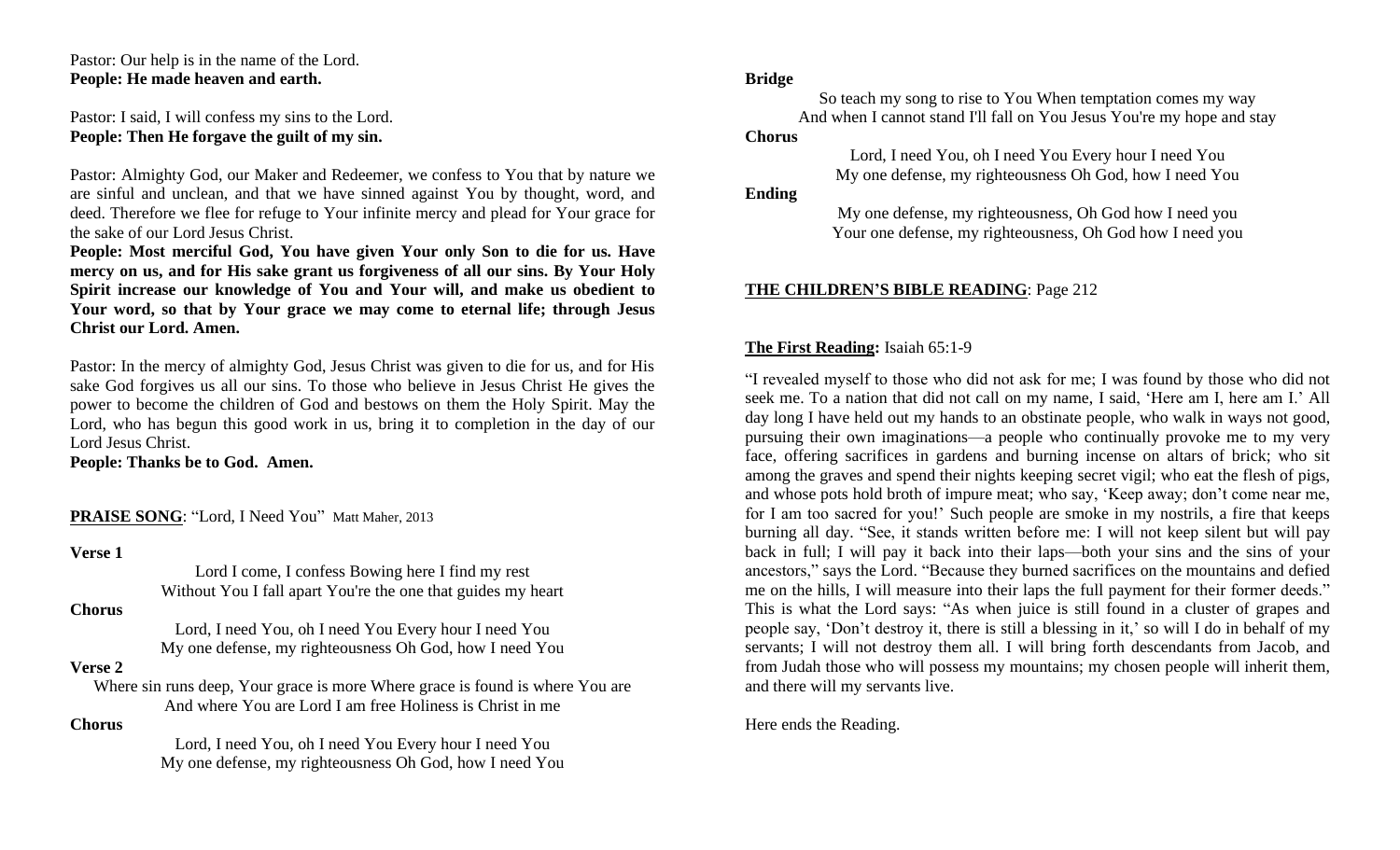#### **The Second Reading**: Galatians 3:23-4:7

Before the coming of this faith, we were held in custody under the law, locked up until the faith that was to come would be revealed. So the law was our guardian until Christ came that we might be justified by faith. Now that this faith has come, we are no longer under a guardian. So in Christ Jesus you are all children of God through faith, for all of you who were baptized into Christ have clothed yourselves with Christ. There is neither Jew nor Gentile, neither slave nor free, nor is there male and female, for you are all one in Christ Jesus. If you belong to Christ, then you are Abraham's seed, and heirs according to the promise. What I am saying is that as long as an heir is underage, he is no different from a slave, although he owns the whole estate. The heir is subject to guardians and trustees until the time set by his father. So also, when we were underage, we were in slavery under the elemental spiritual forces of the world. But when the set time had fully come, God sent his Son, born of a woman, born under the law, to redeem those under the law, that we might receive adoption to sonship. Because you are his sons, God sent the Spirit of his Son into our hearts, the Spirit who calls out, "Abba, Father." So you are no longer a slave, but God's child; and since you are his child, God has made you also an heir.

Here ends the Reading.

Please rise out of respect for the words and ministry of Jesus Christ.

#### **The Holy Gospel**: Luke 8:26-39

They sailed to the region of the Gerasenes, which is across the lake from Galilee. When Jesus stepped ashore, he was met by a demon-possessed man from the town. For a long time this man had not worn clothes or lived in a house, but had lived in the tombs. When he saw Jesus, he cried out and fell at his feet, shouting at the top of his voice, "What do you want with me, Jesus, Son of the Most High God? I beg you, don't torture me!" For Jesus had commanded the impure spirit to come out of the man. Many times it had seized him, and though he was chained hand and foot and kept under guard, he had broken his chains and had been driven by the demon into solitary places. Jesus asked him, "What is your name?" "Legion," he replied, because many demons had gone into him. And they begged Jesus repeatedly not to order them to go into the

Abyss. A large herd of pigs was feeding there on the hillside. The demons begged Jesus to let them go into the pigs, and he gave them permission. When the demons came out of the man, they went into the pigs, and the herd rushed down the steep bank into the lake and was drowned. When those tending the pigs saw what had happened, they ran off and reported this in the town and countryside, and the people went out to see what had happened. When they came to Jesus, they found the man from whom the demons had gone out, sitting at Jesus' feet, dressed and in his right mind; and they were afraid. Those who had seen it told the people how the demon-possessed man had been cured. Then all the people of the region of the Gerasenes asked Jesus to leave them, because they were overcome with fear. So he got into the boat and left. The man from whom the demons had gone out begged to go with him, but Jesus sent him away, saying, "Return home and tell how much God has done for you." So the man went away and told all over town how much Jesus had done for him.

Here ends the Reading.

### **CHILDREN'S MESSAGE**

#### **MESSAGE**

#### **APOSTLES' CREED**

**I believe in God, the Father Almighty, maker of heaven and earth.**

**And in Jesus Christ, His only Son, our Lord, who was conceived by the Holy Spirit, born of the Virgin Mary, suffered under Pontius Pilate, was crucified, died and was buried. He descended into hell. The third day He rose again from the dead. He ascended into heaven and sits at the right hand of God the Father Almighty. From thence He will come to judge the living and the dead.**

**I believe in the Holy Spirit, the holy Christian Church, the communion of saints, the forgiveness of sins, the resurrection of the body, and the life everlasting. Amen.**

#### **OFFERING ANNOUNCEMENT**